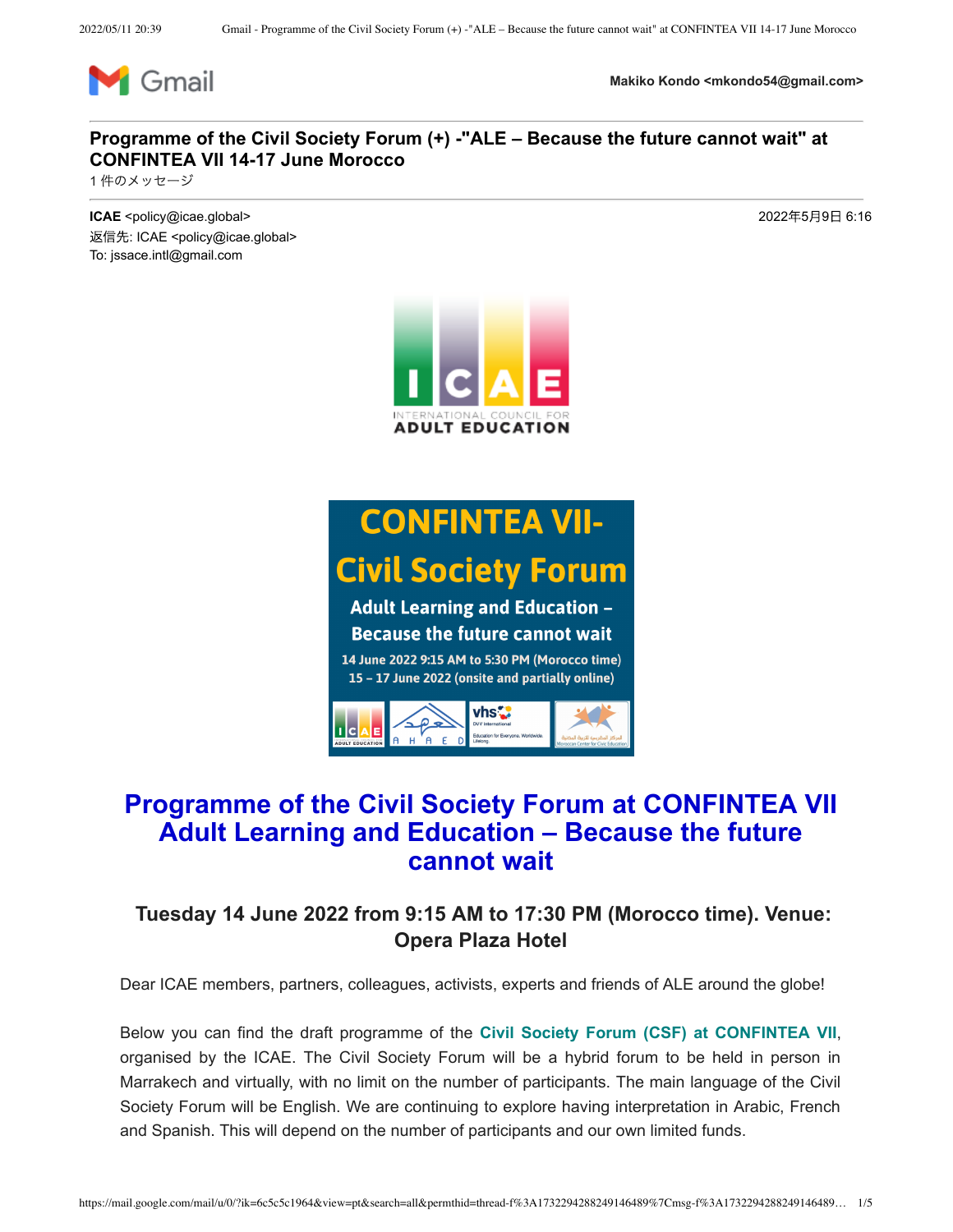Additionally to the CSF we will also organize a **Civil Society Forum+ on 15-17 June onsite as well as particially online**. Have a look our plans below.

These events will provide a platform for discussions on the crucial challenges for ALE today and identify priorities for the coming years, including:

- Transformative ALE and its role in Agenda 2030
- ALE and the New Social Contract
- ALE as the core of the lifelong learning process
- Securing the right to adult learning and education
- Priorities areas of ALE from the civil society perspective
- $\bullet$  We will also launch the 50<sup>th</sup> Anniversary of ICAE

#### **The following is the PRELIMINARY Registration link** for the Civil Society Forum, which will **close one May 15th. Don't miss it!**

https://us06web.zoom.us/meeting/register/tZAsfuGsqD0oG9GitVuy3w6RfCkySaLFT0xs

Through this link you can indicate if you are planning to participate on-site or online.

| $8.30 - 9.15$   | Registration of participants                                                           |  |  |  |  |
|-----------------|----------------------------------------------------------------------------------------|--|--|--|--|
|                 | Cultural Welcome (MCCE and AHAED)                                                      |  |  |  |  |
| $9.15 - 9.45$   | <b>ICAE Welcoming words</b>                                                            |  |  |  |  |
|                 | Welcome to CONFINTEA VII - UIL video message                                           |  |  |  |  |
|                 | Welcoming by DVV International and ANLCA                                               |  |  |  |  |
| $9.45 - 10.45$  | Civil Society and ALE: Flashpoints in our journey to CONFINTEA VII (Interactive panel) |  |  |  |  |
|                 | Informed by: Agenda 2030; New Social Contract for Education                            |  |  |  |  |
| $10.45 - 11.15$ | Launch of the ICAE Spotlight Report for CONFINTEA VII                                  |  |  |  |  |
| 11.15 - 12.30   | Working groups (onsite and online):                                                    |  |  |  |  |
|                 | Concept of ALE, ALE within LLL and the right to ALE                                    |  |  |  |  |
|                 | Policy, sustainable and adequate financing of ALE                                      |  |  |  |  |
|                 | • Gender and ALE, Education of women in the core of LLL                                |  |  |  |  |
|                 | Quality improvement, professionalisation and sustainable structures in ALE<br>٠        |  |  |  |  |
| $12.30 - 13.30$ | Lunch                                                                                  |  |  |  |  |
| $13.30 - 14.30$ | Global ALE Manifesto and CSO red lines in the Draft Marrakech Framework for Action     |  |  |  |  |
| $14.30 - 15.45$ | Input to ALE Manifesto and Recommendations for Marrakech Framework for Action          |  |  |  |  |
|                 | (interactive groups, onsite and online)                                                |  |  |  |  |
| $15.45 - 16.00$ | Coffee break                                                                           |  |  |  |  |
| $16.00 - 17.00$ | Plenary discussion and adoption of the CSO Manifesto                                   |  |  |  |  |
| 17.00 - 17.30   | Launching of ICAE 50th Anniversary                                                     |  |  |  |  |
|                 | Not a closing but a walking together to our future!                                    |  |  |  |  |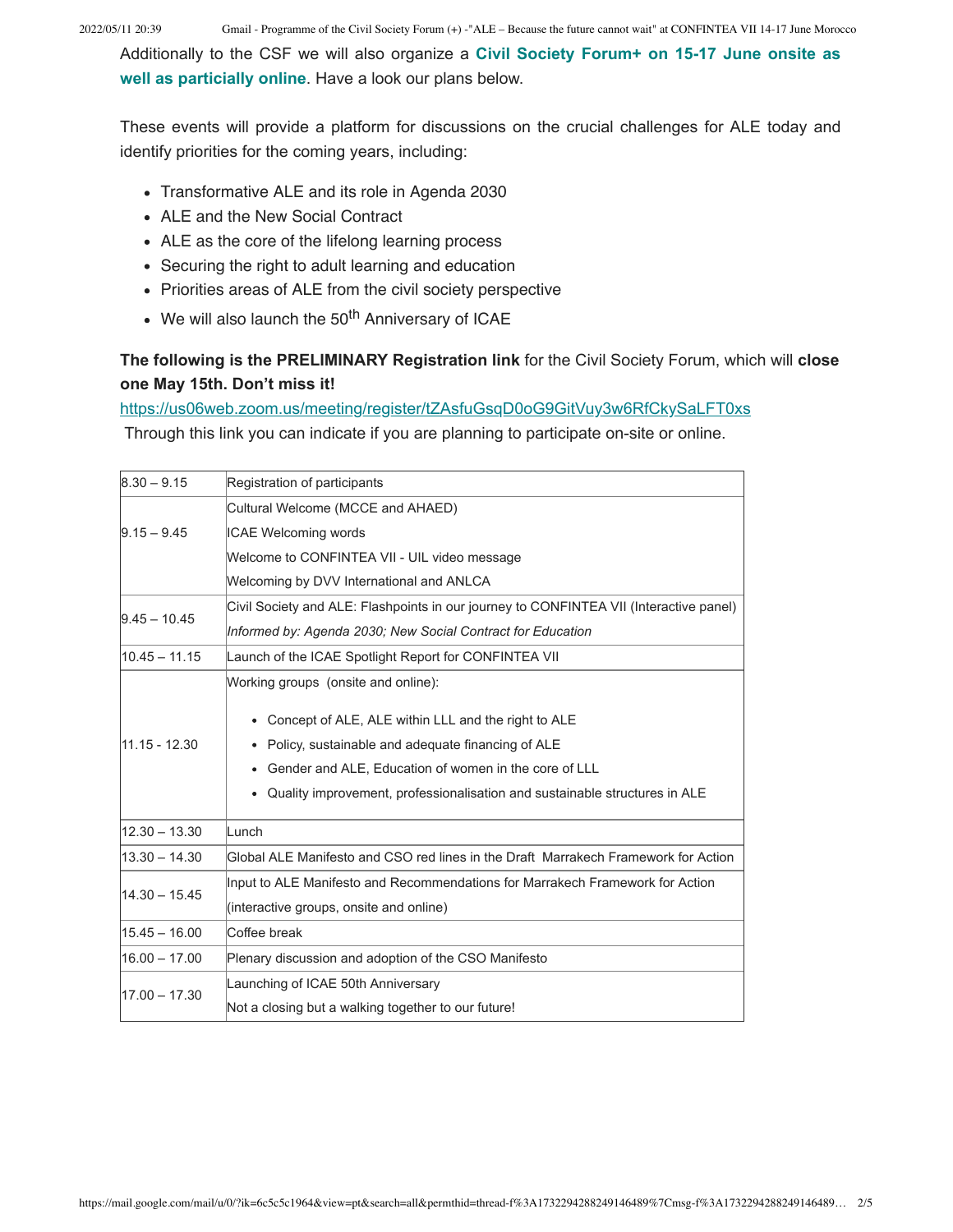# **Civil Society Forum+**

## **15 – 17 June 2022 (onsite and partially online)**

|                     |                                                                                                 |                                                                      |                      | CSO events in the             |
|---------------------|-------------------------------------------------------------------------------------------------|----------------------------------------------------------------------|----------------------|-------------------------------|
|                     |                                                                                                 |                                                                      | Venue                | <b>Official CONFINTEA VII</b> |
|                     | <b>Running parallel</b>                                                                         |                                                                      |                      | Programme at the              |
|                     |                                                                                                 |                                                                      |                      | <b>Fairmont Hotel</b>         |
| 15. June            | <b>CONFINTEA VII video</b>                                                                      | Meeting of the regional groups                                       | Opera Plaza          |                               |
| morning             | $stream - TBC$                                                                                  |                                                                      | Hotel                |                               |
|                     |                                                                                                 | Exhibition: Citizenship adult                                        |                      |                               |
| 15. June            | <b>CONFINTEA VII video</b>                                                                      | education - On the road to                                           |                      | 14:45 - 15:15h                |
| afternoon           | $stream - TBC$                                                                                  | sustainable development (guided                                      |                      | Presentation of the           |
|                     |                                                                                                 | tour)                                                                | Opera Plaza          | outcomes of the CS            |
| 15. June            | 19:00 CONFINTEA chats                                                                           |                                                                      | <b>Hotel</b>         | Forum                         |
|                     | and exchange with the                                                                           |                                                                      |                      |                               |
| evening             | CONF. VII delegates                                                                             | <b>Thematic discussions</b>                                          |                      |                               |
|                     | <b>CONFINTEA VII video</b>                                                                      |                                                                      |                      | $09:30 - 10:45h$              |
| 16. June            | $stream - TBC$                                                                                  | Meet the researchers                                                 | Opera Plaza          | Parallel workshop -           |
| morning             |                                                                                                 | Poster session                                                       | Hotel                | DVV Intern. & co              |
| 16. June            | <b>CONFINTEA VII video</b>                                                                      |                                                                      |                      |                               |
| afternoon           | $stream - TBC$                                                                                  | Round table discussions                                              |                      | 16:30 - 17:45h                |
| 16. June            | 19:00 CONFINTEA chats                                                                           | Launch of the journal                                                | Opera Plaza          | Parallel workshop -           |
|                     | and exchange with the                                                                           |                                                                      | Hotel                | ICAE & co                     |
| evening             | CONF. VII delegates                                                                             | <b>CONVERGENCE</b>                                                   |                      |                               |
|                     | <b>CONFINTEA VII video</b>                                                                      |                                                                      |                      | 09:30 - 10:45h                |
| 17. June<br>morning | $stream - TBC$                                                                                  | Visit(s) of the local adult education<br>center/project/organisation | <b>TBA</b>           | Parallel workshop -           |
|                     |                                                                                                 |                                                                      |                      | ASPBAE & co                   |
| 17. June            |                                                                                                 |                                                                      |                      |                               |
| afternoon           | <b>CONFINTEA VII video</b>                                                                      | Networking                                                           |                      |                               |
|                     | $stream - TBC$                                                                                  |                                                                      |                      |                               |
|                     | 18:00 CONFINTEA chats: The way forward; CSO envisioning<br>implementation and monitoring of MFA |                                                                      | Opera Plaza<br>Hotel |                               |
| 17. June            |                                                                                                 |                                                                      |                      |                               |
| evening             |                                                                                                 |                                                                      |                      |                               |
|                     | <b>Cultural evening</b>                                                                         |                                                                      |                      |                               |

#### **Remember:**

Please be aware that participation in Civil Society Forum **doesn't guarantee participation in the main CONFINTEA VII Conference**, which is by UNESCO invitation only!

The ICAE is working closely with UNESCO and our local hosts to explore the possibility that civil society participants who are not able to take part in the main CONFINTEA VII conference, will have opportunities to follow the conversations via live streaming of the sessions and arrange "CONFINTEA VII chats" – to exchange and discuss what is happening in the conference.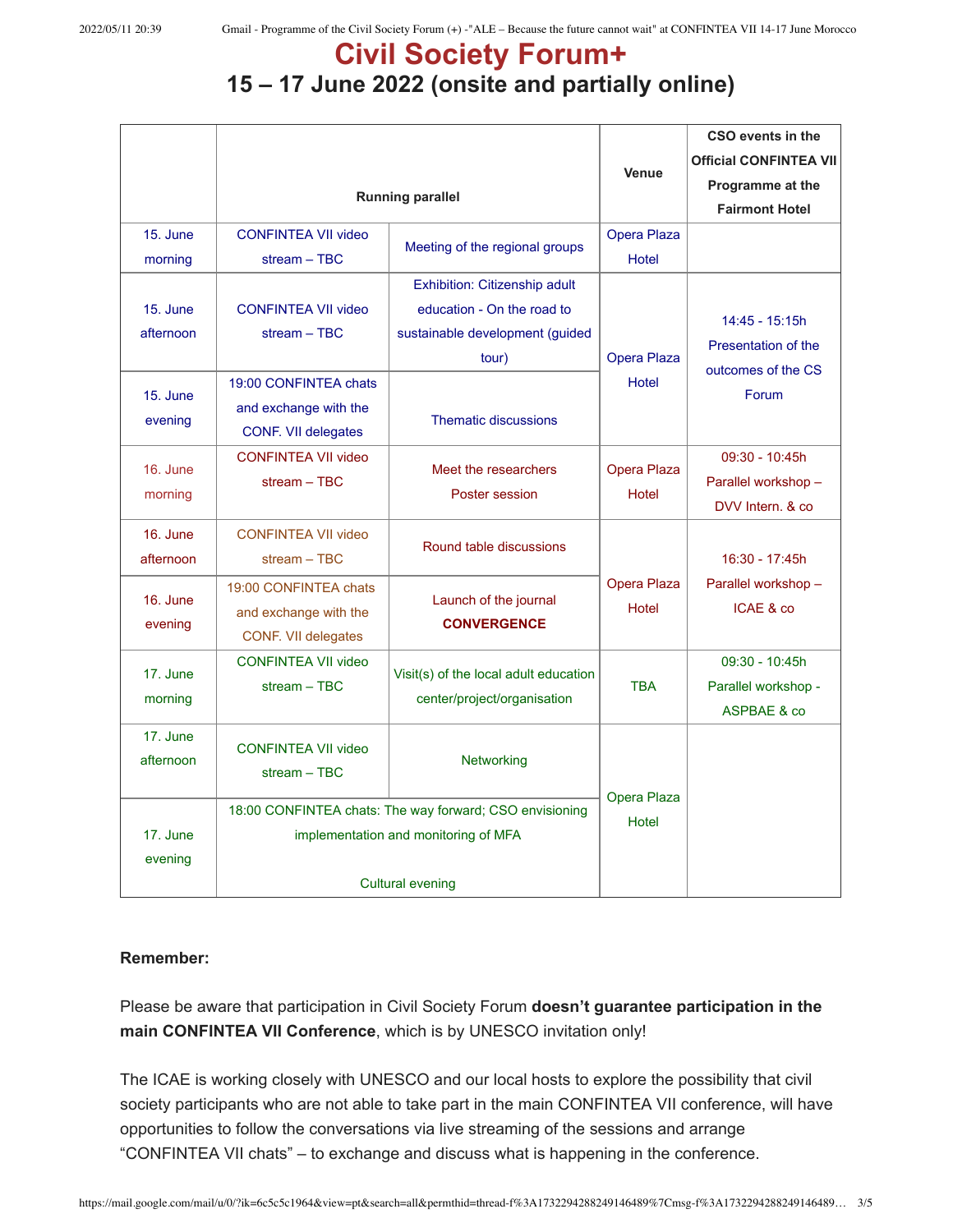2022/05/11 20:39 Gmail - Programme of the Civil Society Forum (+) -"ALE – Because the future cannot wait" at CONFINTEA VII 14-17 June Morocco

Aside from engaging with the CONFINTEA VII proceedings, there will be several other civil society events on 15-17 June, such as the re-launch of the 'Convergence' journal, an exhibition on ALE and civic education, meetings on various ALE-relevant topics, opportunity to network with local civil society organisations and learn about their work in ALE. So, there a many more reasons to join us in Marrakech!

Participants at the Civil Society Forum will have to cover their own **travel and accommodation costs,** while ICAE covers other costs related to the Civil Society Forum**.** We will provide you with a list of recommended hotels and travel information, as well as the detailed programme of CSF and accompanying events.

We remind you to check for the latest travel requirements, for example, will you need a **visa to enter Morocco.** Please make sure you also check the **COVID-19** related travel requirements!

We are looking forward to seeing you in Marrakech!

Yours

International Council for Adult Education

Download this annoucement also here Download the programme here









Education for Everyone. Worldwide. Lifelong.

**Please do not hesitate to contact us at anytime in case you do have any further questions.**

**Your ICAE Team**